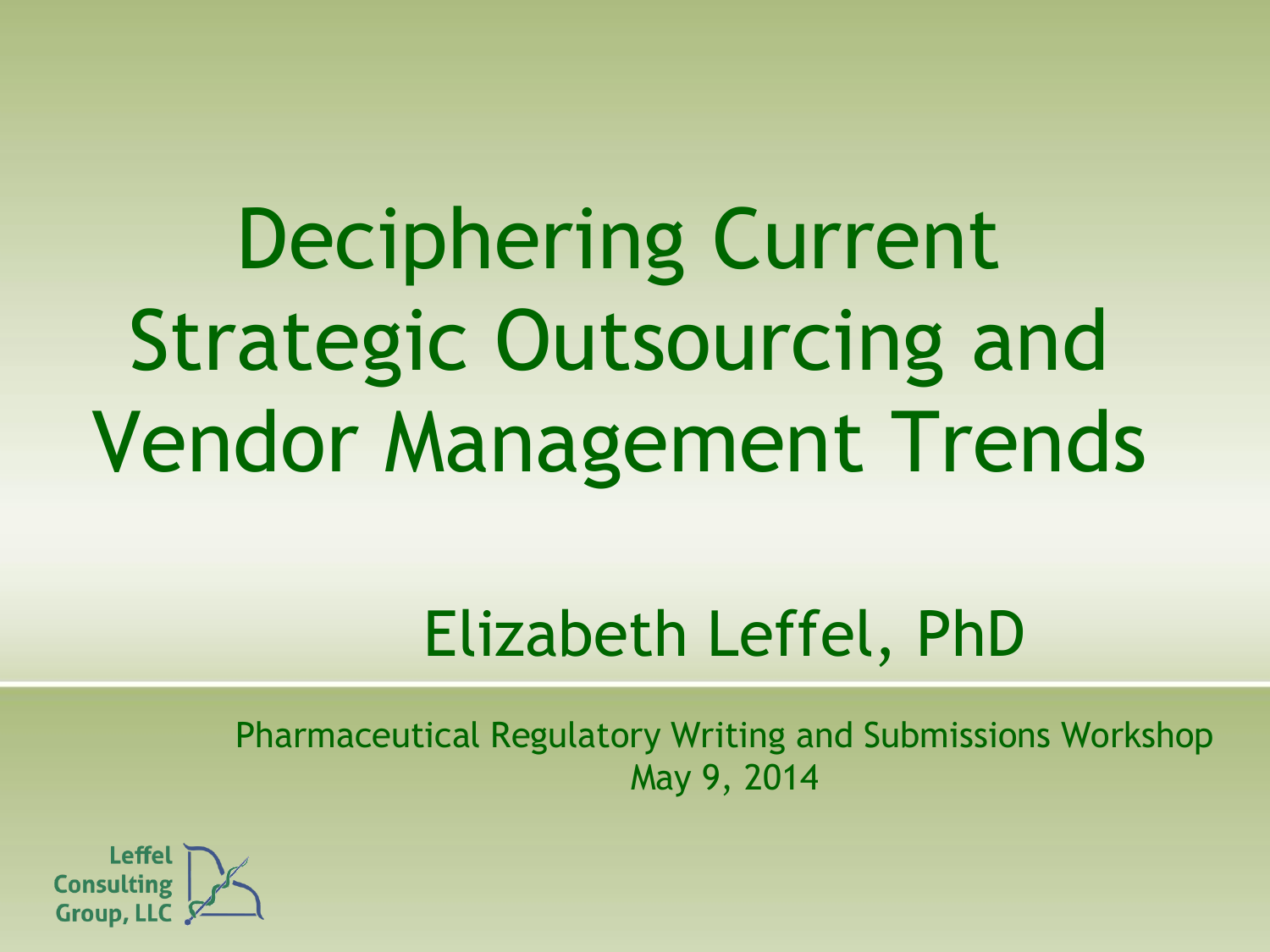## **Objectives**

- Definitions
- Trends
- Variables to consider
- "Risk-benefit" analysis
- Metrics of success

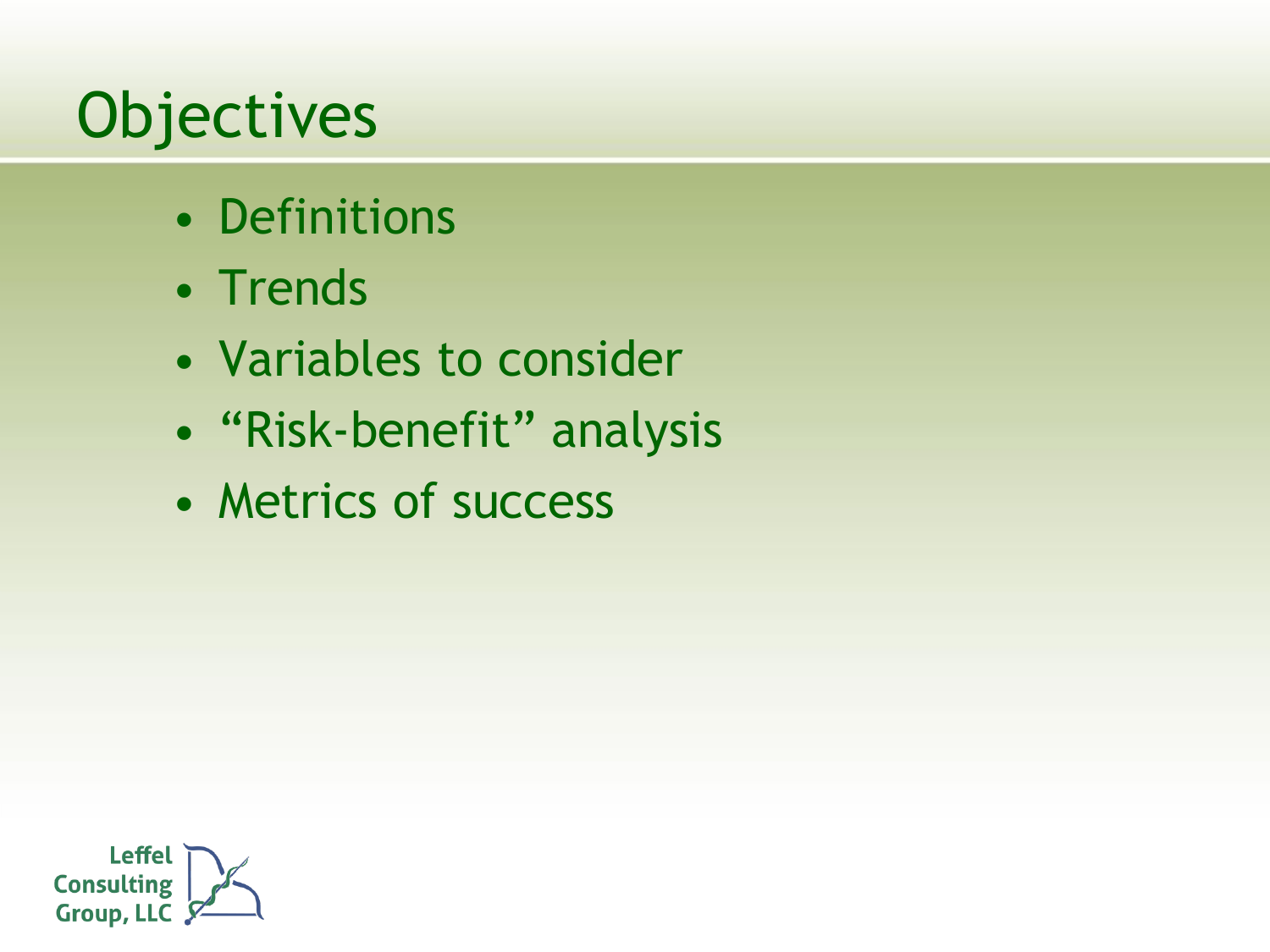## **Definitions**

- Internal resources
	- Employee full-time, dedicated tasks, salary and benefits
	- Short-term consultant expert in a specific field with wide knowledge of the subject matter
- External vendors
	- Outsourcing contracting a business process to a third-party
	- Vendor person or organization that "sells" contingent labor; independent consultant or a consulting company

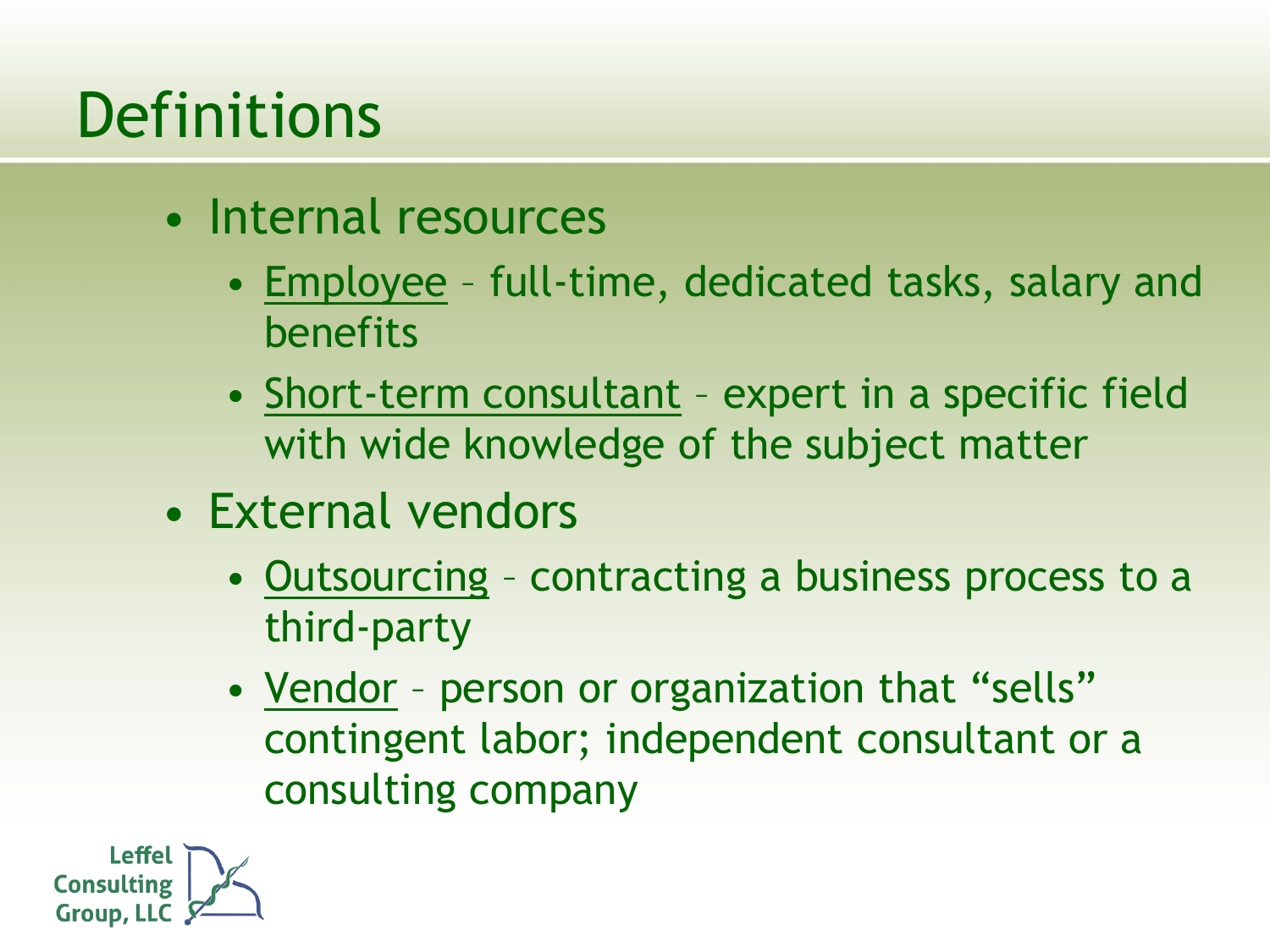#### **Trends**

- The International Association of Outsourcing Professionals (IAOP)estimates this is a \$6 trillion global industry
- January 2010 poll of IAOP members showed 56% of respondents planned to increase outsourcing activities in the future (9% increase from 2009)
- More about strategy: about 50% of respondents indicated that greater business flexibility and preparing the company for future growth have become more important reasons for them to use outsourcing

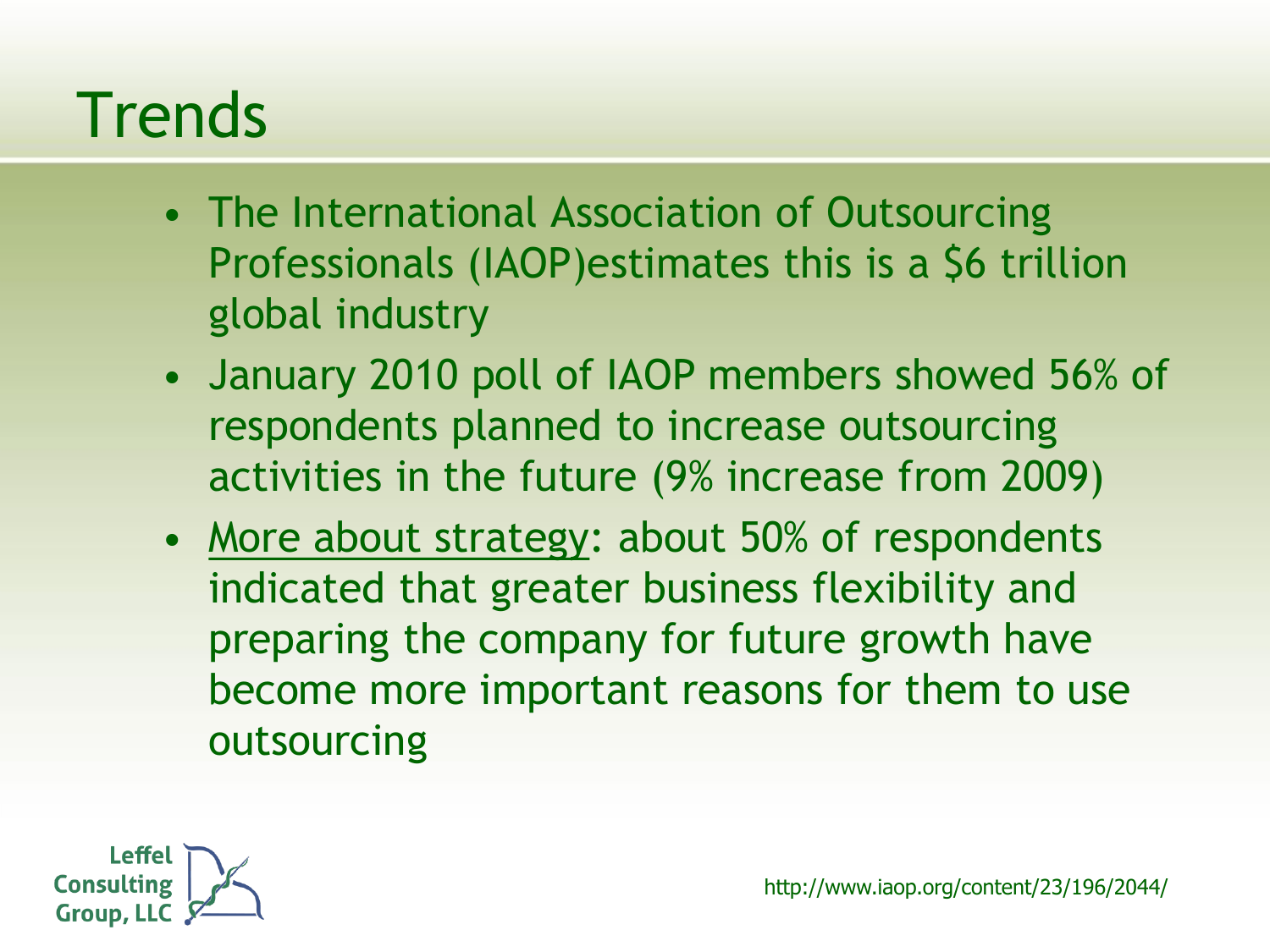# Trends (2)

- Smarter, skilled profession: Knowledge-based outsourcing is becoming more important. Over 40% indicated that the focus was increasingly on knowledgebased activities compared to less than 30% who said they were increasing the outsourcing of lower-skill level positions
- Bundling services: 45% stated that their company was more focused on bundling services with fewer outsourcing services providers versus 18 percent who indicated that they were doing more multi-sourcing
- Senior executives are becoming more involved in the decision-making process

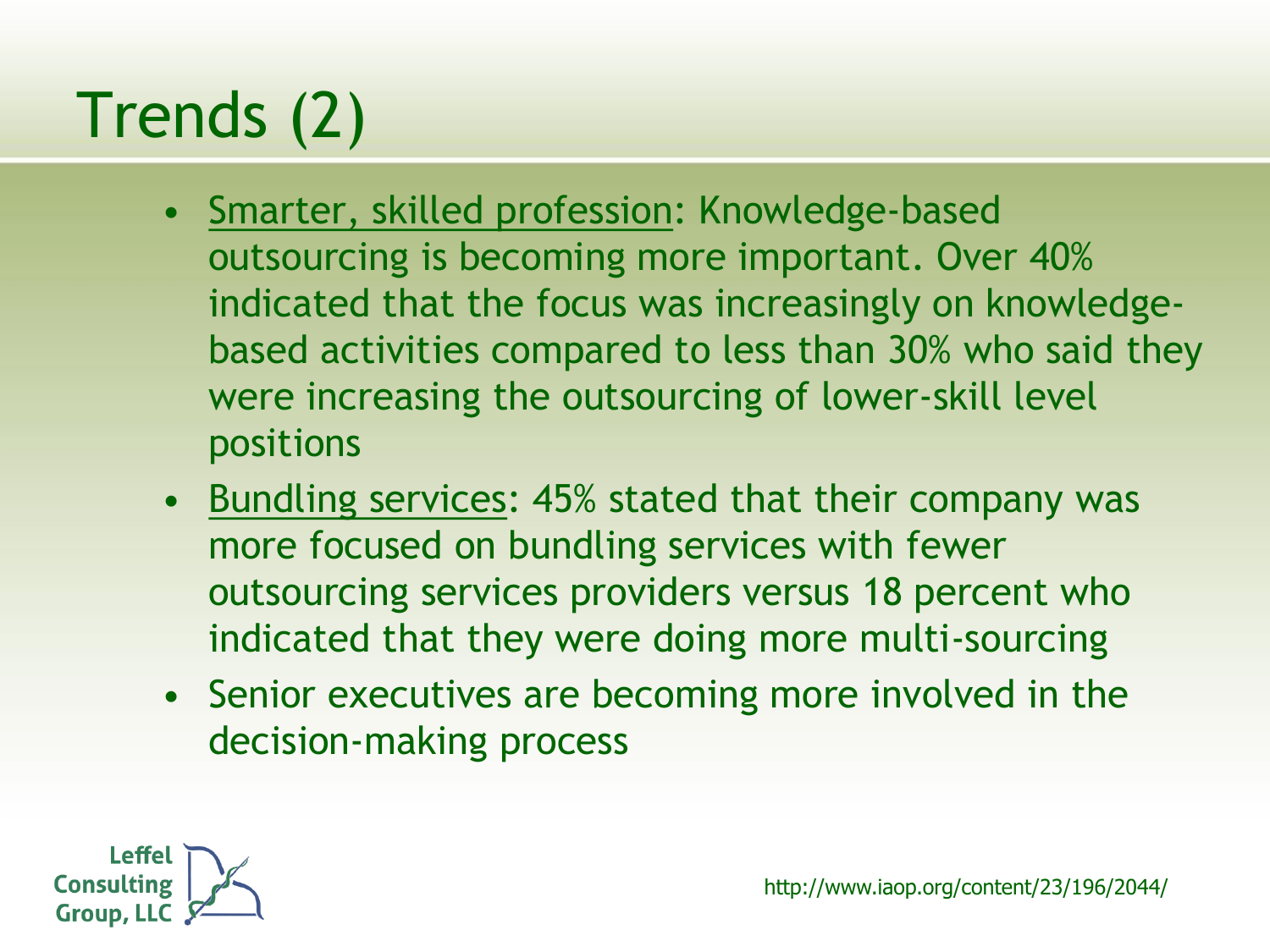### Use of external vendors

#### **PROS**

- Pay only for services as needed
- Reduce overhead of fulltime employees
- Reduce training costs
- Constant access to fresh expertise

#### **CONS**

- Loss of timeline control
- Loss of quality control and transparency
- Hidden costs



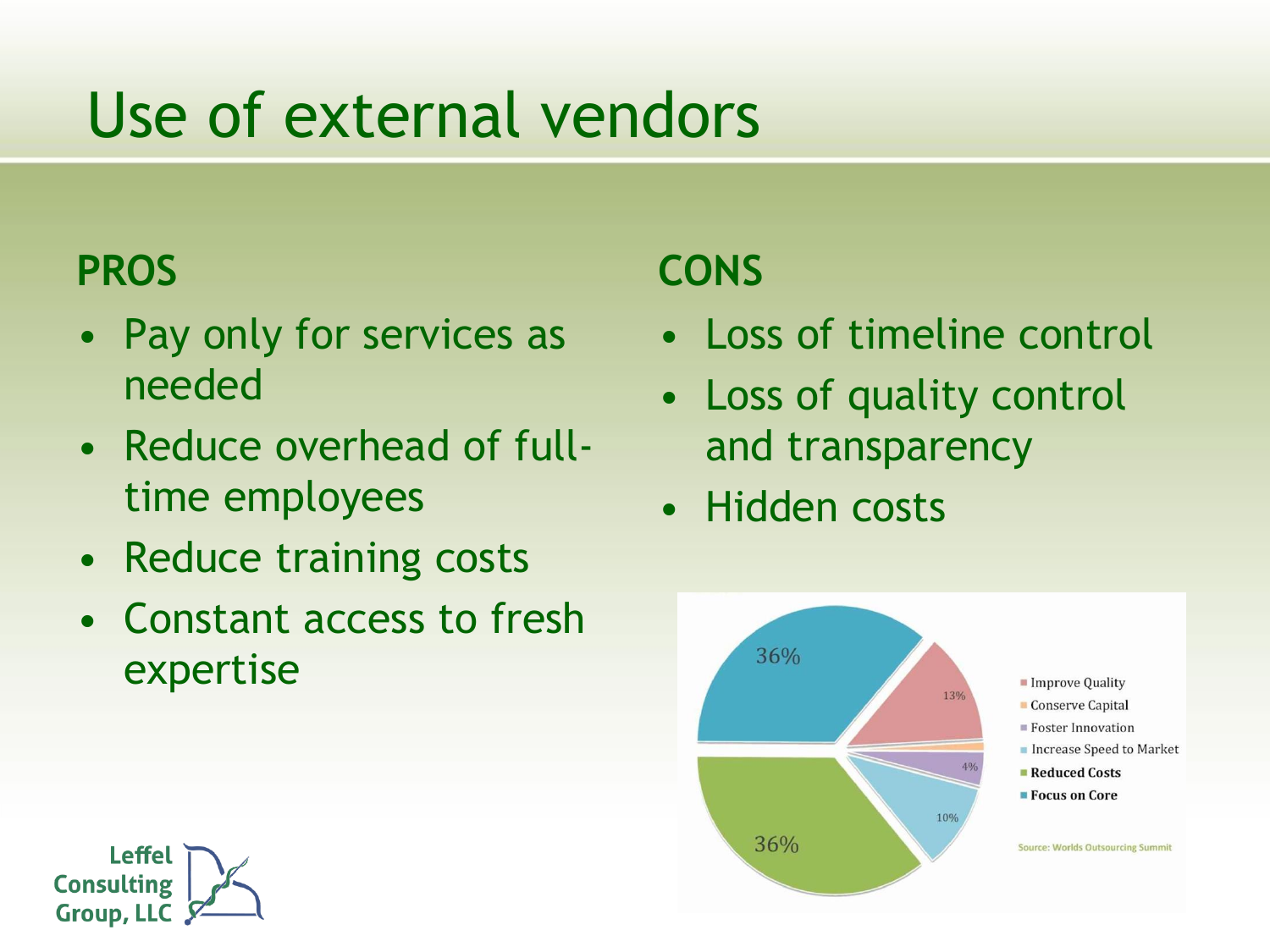## Variables to consider

- Project definition
- Deadlines
- Budget
- Overall quality



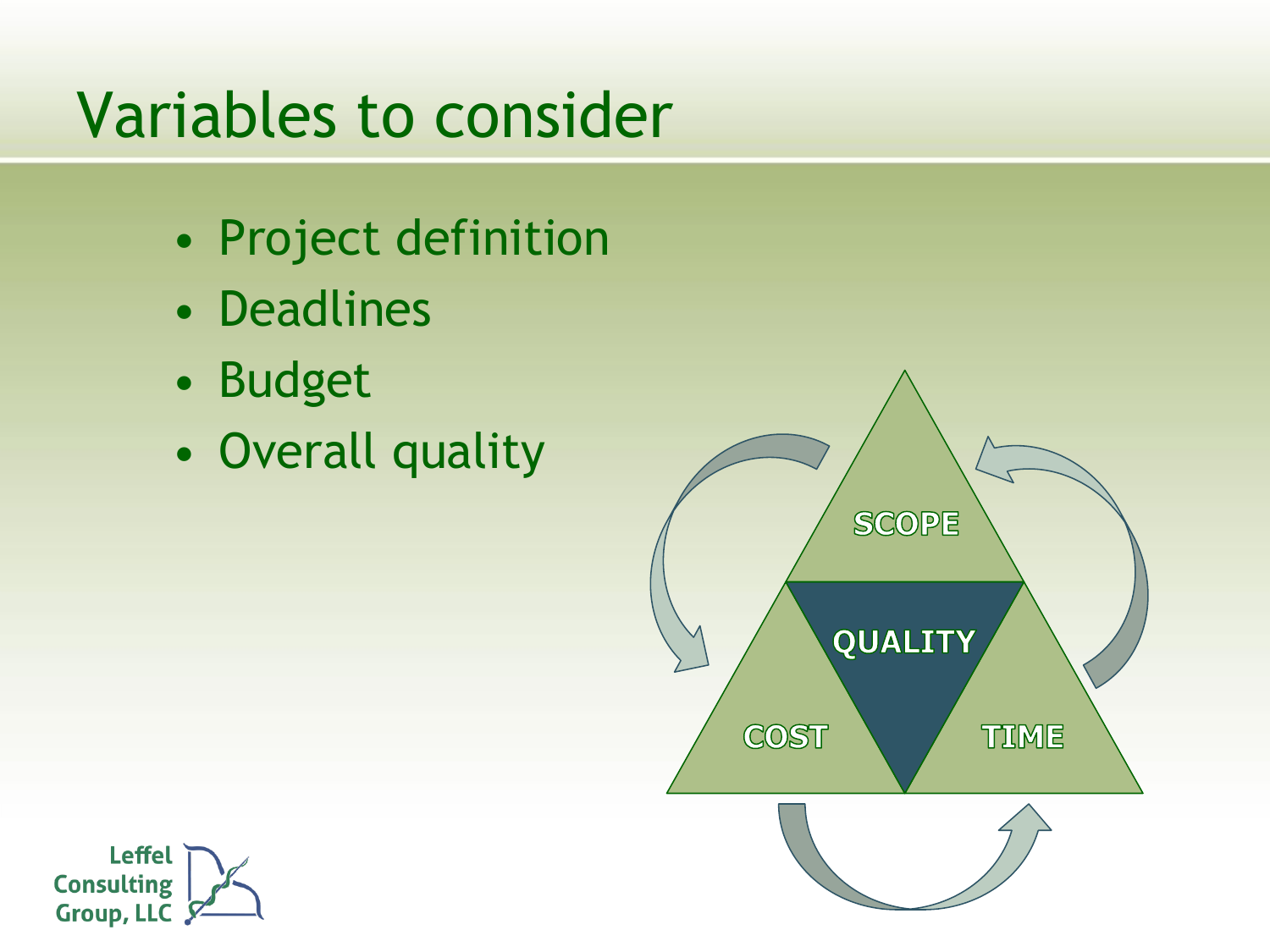### Defining the scope

- What is the project?
	- Filing to a regulatory agency? FDA or EMA? Updates, filings, or responses?
	- Application for a grant or contract? Private or government funding?
	- What expertise is needed? Manufacturing? Clinical?
- Obtain consensus within the internal team
- Clearly write the Request for Proposal (RFP) or Request for Information (RFI)

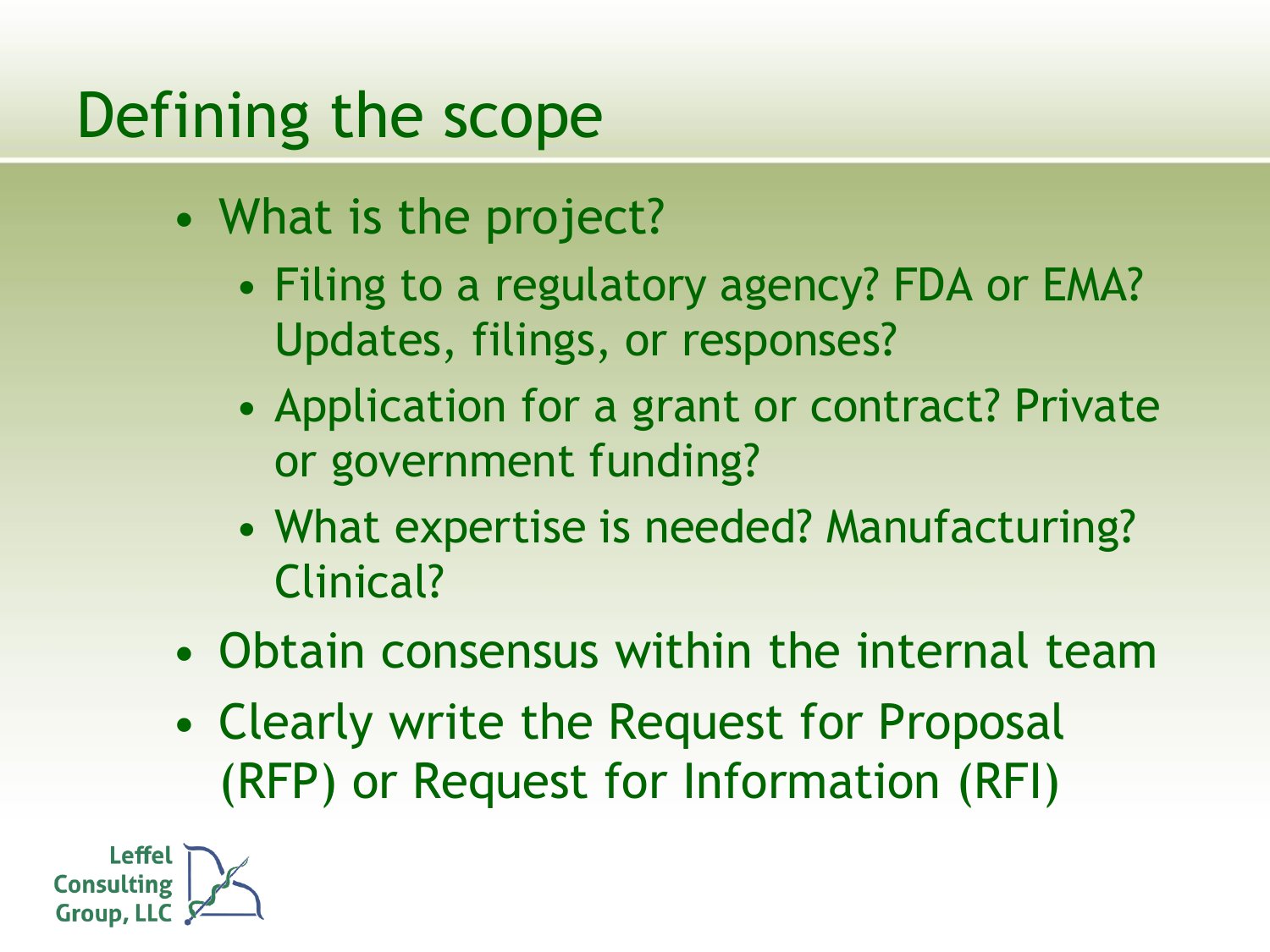### Time is money

- Deadlines
	- Complete your own timeline assessment
	- Include time required to get a consultant up to speed with your task
	- Allow for incorporation of insight from the team



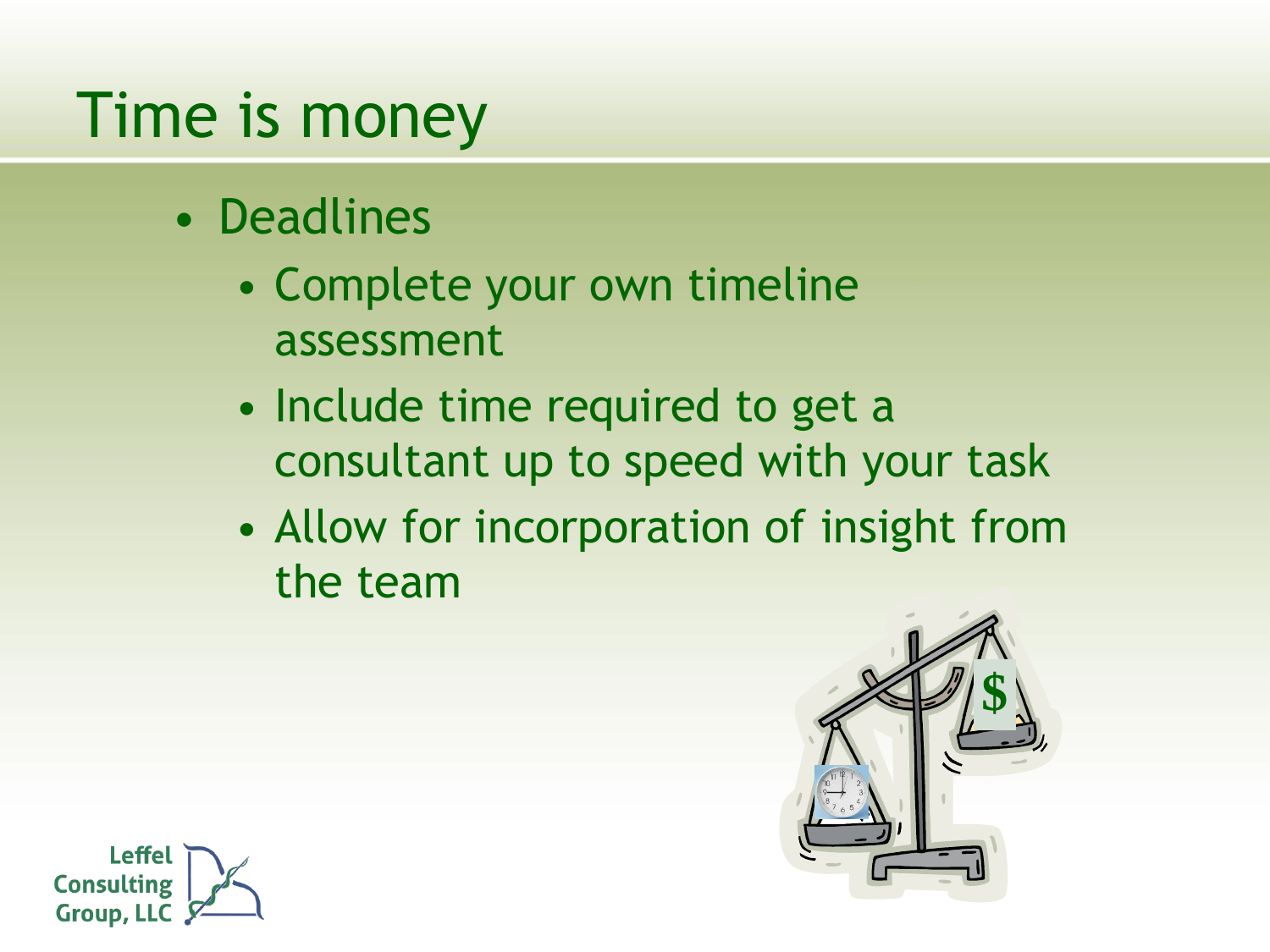#### Money, money, money

- Budget
	- Project costs
	- Overhead costs
	- Contingency cost to accelerate

| air<br>÷<br>改革<br>n<br>٠                            |                       |                                           |                      |                                | 受国                           |                      |                                          |                                  |             |  |
|-----------------------------------------------------|-----------------------|-------------------------------------------|----------------------|--------------------------------|------------------------------|----------------------|------------------------------------------|----------------------------------|-------------|--|
| <b>STAGE</b><br>Minist Lat.<br><b>ALL CARR FORD</b> | в                     | Third Lines Europe                        |                      | <b>STANDA</b><br>12411         |                              |                      | з                                        |                                  |             |  |
| <b>Bolivia</b>                                      |                       | 3<br><b>Readings of M. Theory America</b> |                      |                                |                              |                      |                                          |                                  |             |  |
| <b>Drip/Canpo</b>                                   | TAAL<br><b>Hutsui</b> | <b>Tutul</b><br>Area d<br>ж               | <b>Tilkover</b><br>к | <b>Linds</b><br><b>Eubscut</b> | Linday<br><b>Krista</b><br>u | <b>Williams</b><br>× | Tom.<br>٠<br><b><i><u>Number</u></i></b> | <b>NH</b><br><b>Seminar</b><br>ж | Difference  |  |
| <b>BALLAND</b>                                      | $\blacksquare$        | 3, 199                                    | 交换                   | 4.94                           |                              | 130                  | 418                                      | 41.00                            | ь           |  |
| <b>San Adelaid</b>                                  | 4,739,94              | 4,564,947                                 | Viti                 | 3,000.04                       | 1,000,000                    | 133                  | 1:000.00                                 | 1-800-00                         | 6.80        |  |
| Labor                                               |                       |                                           |                      |                                |                              |                      |                                          |                                  |             |  |
| <b>Salary</b>                                       | 4,956.00              | 4,9858                                    | 3 9                  | 19856                          | EXR.63                       | i vol                | ydati rati                               | 1206181                          | <b>Lik</b>  |  |
| <b>Little af</b>                                    | 100.00                | 140.00                                    | Vit                  | 150                            | $-0.001$                     | 13d                  | <b>TIG</b> DAT                           | 18 30                            | <b>Like</b> |  |
| <b>Office: basiness</b>                             |                       |                                           |                      |                                |                              |                      |                                          |                                  |             |  |
| <b>Call</b>                                         | 200 00                | 20.00                                     | 10.03                | 156.00                         | 3689                         | 110                  | 石塔                                       | 180                              | <b>UR</b>   |  |
| <b>Hawaithiouslicera</b>                            | 446                   | <b>DOG</b>                                | $6 - 22$             | 156                            | 600                          | L'Ad                 | 4.36                                     | 1.30                             | V.H         |  |
| The High-Ad                                         | in the                | 1000                                      | 10 Mil               | 1.00                           | <b>VW</b>                    | 1 Mil                | 76.06                                    | 1.91                             | <b>UR</b>   |  |
| <b>Denis Terrory</b><br>v                           | 河南                    | <b>DW</b>                                 | 19.00                | 181                            | 489                          | 190                  | 1/8                                      | <b>KMT</b>                       | <b>LIE</b>  |  |
| Sadere                                              | 1,006.09              | <b>IL DON JBC</b>                         | <b>YA</b>            | 106,00                         | <b>GOLDE</b>                 | <b>CM</b>            | <b>DOLUM</b>                             | <b>MAG (MG)</b>                  | <b>VA</b>   |  |
| <b>Daryle 3 Janeiro</b>                             |                       |                                           |                      |                                |                              |                      |                                          |                                  |             |  |
| Darit Sanno<br>o                                    | 230 001               | 30.00                                     | <b>GRE</b>           | 100.00                         | YOUTS!                       | 1.87                 | <b>COTO</b>                              | 1,90,937                         | ii          |  |
| <b>Marketable Security</b>                          |                       |                                           |                      |                                |                              |                      |                                          |                                  |             |  |
| Time.<br>×                                          | <b>Marian</b>         | 66.06                                     | 6W                   | rat de                         | TEGO                         | 196                  | 3.66                                     | 161                              | 138         |  |
| Wurse Rend<br>ж                                     | 156.00                | 19556                                     | 0.03                 | 3.50                           | <b>GRK</b>                   | <b>VAL</b>           | ecas.                                    | nà stì                           | tran        |  |
| ۰                                                   | N/A                   | 50.06                                     | <b>Val</b>           | 55.00                          | North                        | 4.94                 | 134                                      | 3.MI                             | Ш           |  |
| w<br><b>Silver Sedem</b>                            |                       |                                           |                      |                                |                              |                      |                                          |                                  |             |  |
| Trust<br>w                                          | 100.00                | 100.00                                    | 1/10                 | 100.00                         | <b>OCRF</b>                  | 110                  | 1,18                                     | 130                              | <b>LE</b>   |  |
| Excitos et the                                      | 146                   | 1500                                      | Xid                  | 136                            | 346                          | 1.92                 | 448                                      | 1.87                             | <b>Kill</b> |  |
| <b>Redession</b><br>٠<br>z                          |                       |                                           |                      |                                |                              |                      |                                          |                                  | in          |  |
| <b>AIRAN Plan</b>                                   | 356 BE<br><b>MA</b>   | 20.00                                     | <b>AM</b>            | 300<br>165.56                  | 4.02                         | 1HE<br>Cal           | 76 CE                                    | 28.93<br>Y.                      | i.k         |  |
| King                                                |                       | 16.06<br>4.716.06                         | Villa                | 3.206.00                       | <b>YKIAI</b>                 |                      | T.H                                      |                                  | 5 M         |  |
| Mandeley Expenses                                   | 4,718.00              |                                           | <b>YOU</b>           |                                | 2014 010                     | 110                  | 2-910 (06                                | 2128100                          |             |  |
| <b>Houston</b><br>z<br>u                            | 1,529,00              | 1,885.58                                  | 2.51                 | CHIASE                         | 1,092.00                     | 1 sid                | $+100$                                   | $1 - 1$                          | 114         |  |
| Heraus Lake                                         |                       |                                           |                      |                                |                              |                      |                                          |                                  |             |  |

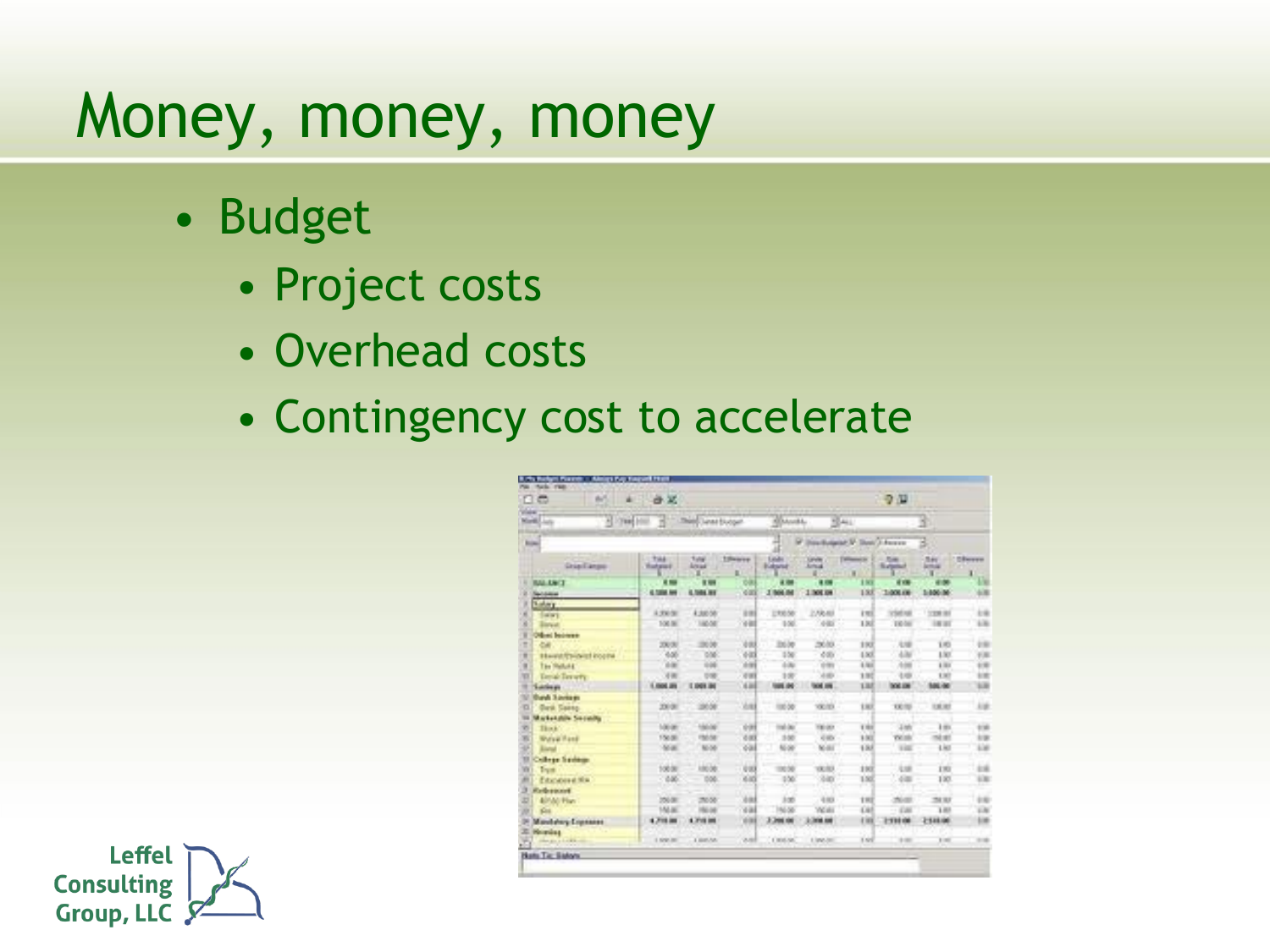#### Who can do the best job?

- Overall quality
	- Style harmonization
	- Listening to the consultant
	- Most current expertise
	- Resources (e.g., software availability)



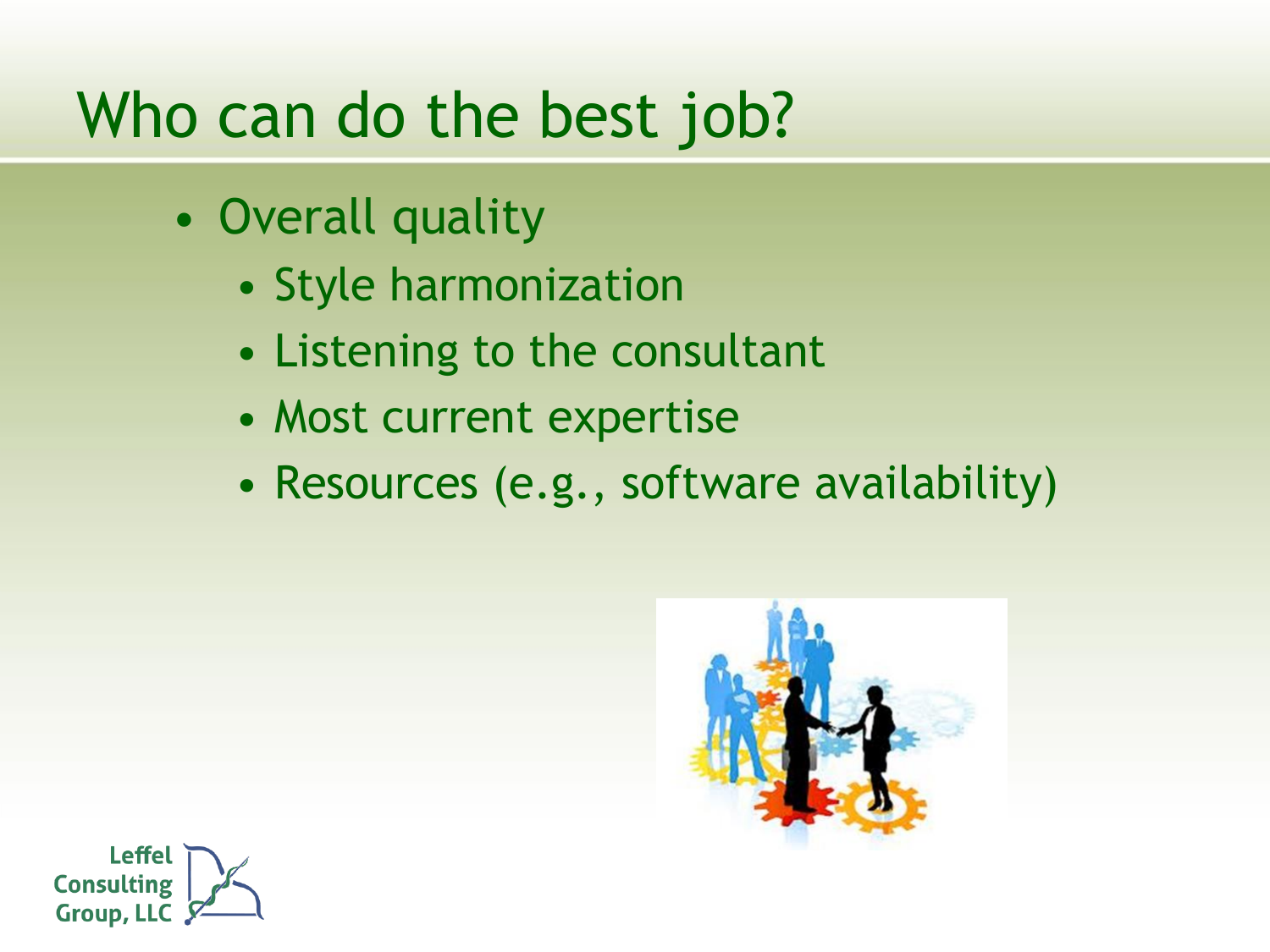#### Metrics of success

- Clearly define expectations
- Utilize clearly written agreements
- Gain consensus of project team EARLY
- Visually pleasing and factual document?
- Award of application (e.g., IND) or grant/contract
- On-time submission
- Completed within or under budget

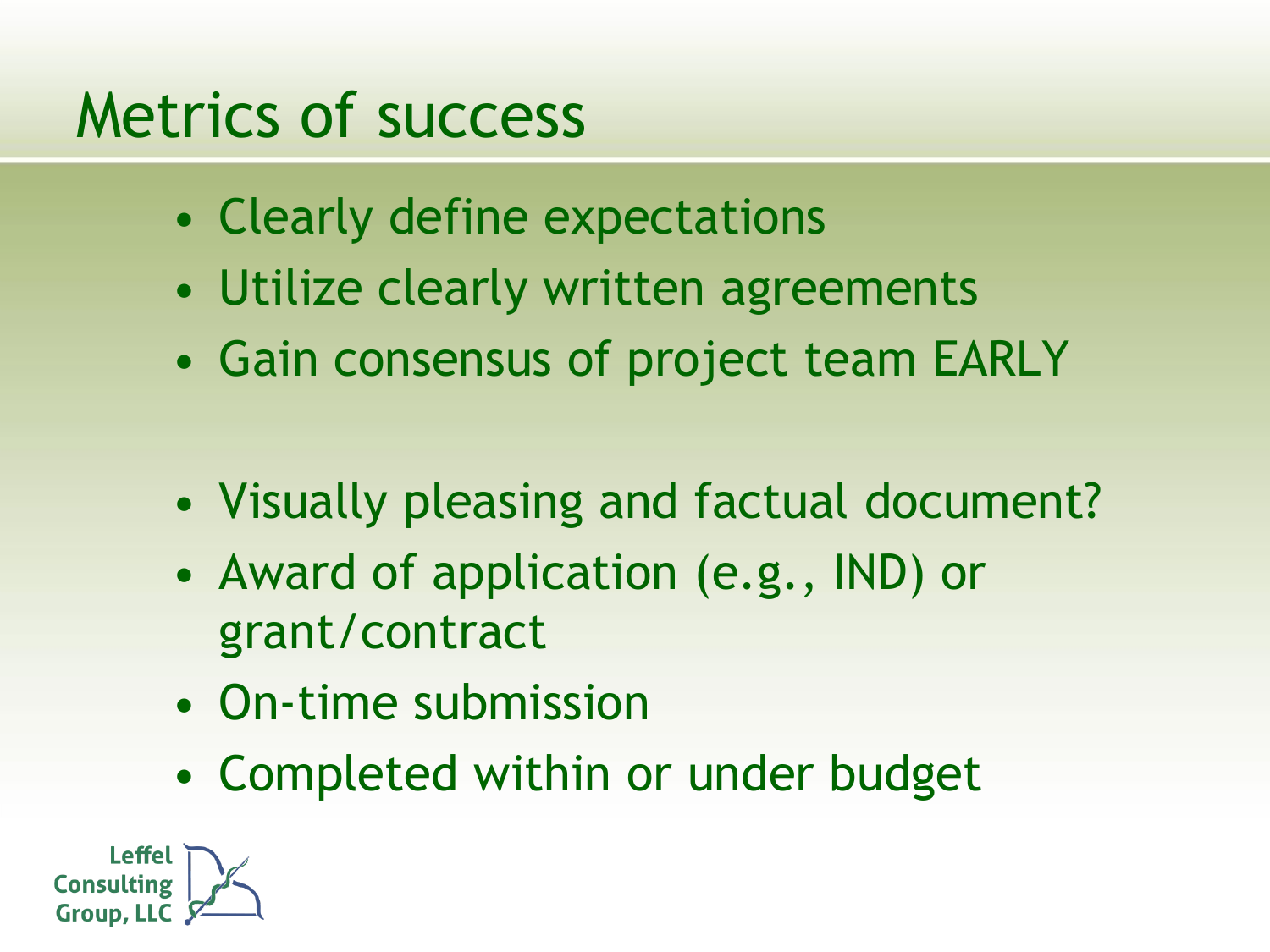#### Break-Out Session

- Financial and budgetary considerations
- Benefits of hiring short-term internal consulting authors vs. true outsourcing
- Metrics to evaluate RETURN ON INVESTMENT